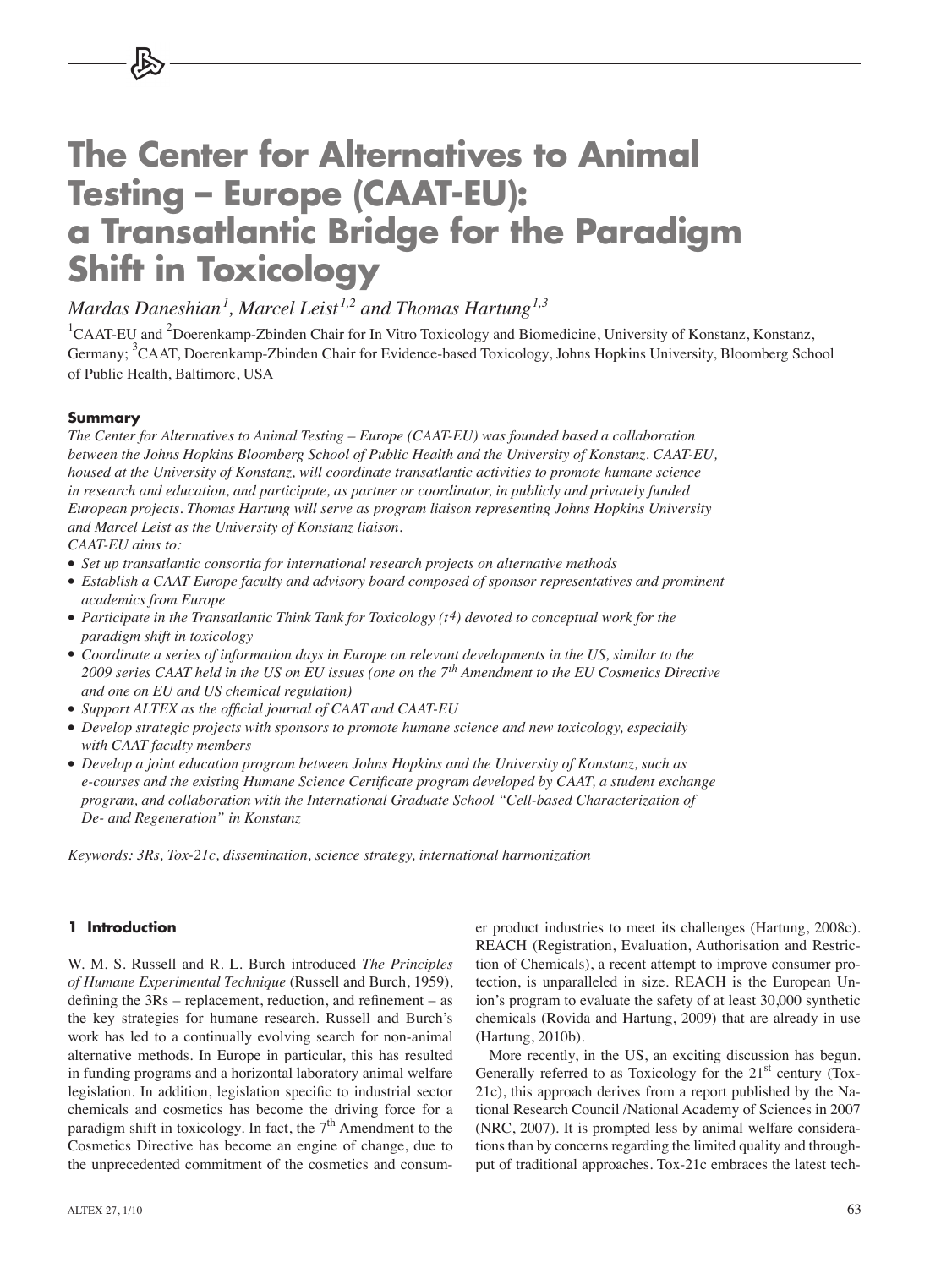nologies. Today, research into alternative approaches extends to the development of human cell-based high throughput and highcontent methods, as well as computational techniques in the field of safety control, exploiting state-of-the-art knowledge of biochemical and genetic changes (Collins et al., 2008; Hartung and Leist, 2008; Leist et al., 2008; Kavlok et al., 2009). However, we are still far from defining reliable test procedures with humanrelevant alternative assessment methods (Hartung, 2009a).

The increasing interest in the field of alternatives has led to the establishment of national, international, governmental, and non-governmental institutions, programs and competence centers, which are committed exclusively or in part to the issue of alternatives to animal experiments. These include the Organisation for Economic Co-operation and Development (OECD), Interagency Coordinating Committee on the Validation of Alternative Methods (ICCVAM), the European Centre for the Validation of Alternative Methods (ECVAM), FRAME (Fund for the Replacement of Animals in Medical Experiments), and others.

The Johns Hopkins Center for Alternatives to Animal Testing (CAAT) is a prominent US institution that has been promoting 3Rs research and human-relevant safety testing for almost three decades (Zurlo and Goldberg, 1996; Goldberg, 2008; Goldberg, 2010). The Center is well known for its effectiveness in the communication, dissemination, and promotion of scientific information about humane science.

The challenge for competence centers dealing with alternative methods is a) to bridge the gaps in communication between the chemical, pharmaceutical, and cosmetic industries and scientists or regulatory authorities, b) to acquire and coordinate scientific projects aimed at developing new, relevant alternative methods and disseminating information on these, and c) to support the implementation of alternative methods by regulatory bodies. Up to now, the different national and supranational competence centers in this field have worked independently of each other at the expense of their impact. In an effort to change this, CAAT has organized regular meetings of global 3Rs centers at the last three World Congresses on Alternatives and has developed a joint 3Rs and Alternatives Organizations website (http:// caat.jhsph.edu/international\_alternatives).

The establishment of CAAT-Europe (CAAT-EU) will bring together a number of activities in the field of alternatives to animal experiments and novel approaches in toxicology at the University of Konstanz and combine them strategically with the activities of CAAT at Johns Hopkins University in Baltimore. The core of this partnership is formed by the respective chairs for alternative approaches in Konstanz and Baltimore, both endowed by the Doerenkamp-Zbinden Foundation (http://www.doerenkamp.ch/en/) (Wendel, 2002; Leist, 2006). This transatlantic partnership will enable coordinated activities aimed at promoting research and instruction in humane science (Hartung et al., 2009), developing strategic partnerships with stakeholder organizations, and raising funds from industrial and private sponsors, as well as participating in and/or coordinating EU-funded projects.

## **2 CAAT-US: the Johns Hopkins Center for Alternatives to Animal Testing, Johns Hopkins University, Bloomberg School of Public Health (Baltimore, USA)**

Henry Spira (1927-1998) is widely regarded as one of the most effective animal rights activists of the 20th century (Singer, 1998). Spira is credited with formulating the idea of "reintegrative shaming," a technique the animal protection movement uses to convince opponents to change and encourages working with them, rather than rejecting and vilifying them. Working with Animal Rights International, a group he founded in 1974, Spira is particularly remembered for his 1980 full-page advertisement in *The New York Times*. This famous ad, featuring a rabbit with sticking plaster over the eyes, asked, "How many rabbits does Revlon blind for beauty's sake?" The day the ad appeared, Spira,



**Fig. 1: Scheme of the current CAAT-EU sponsor and collaborator network**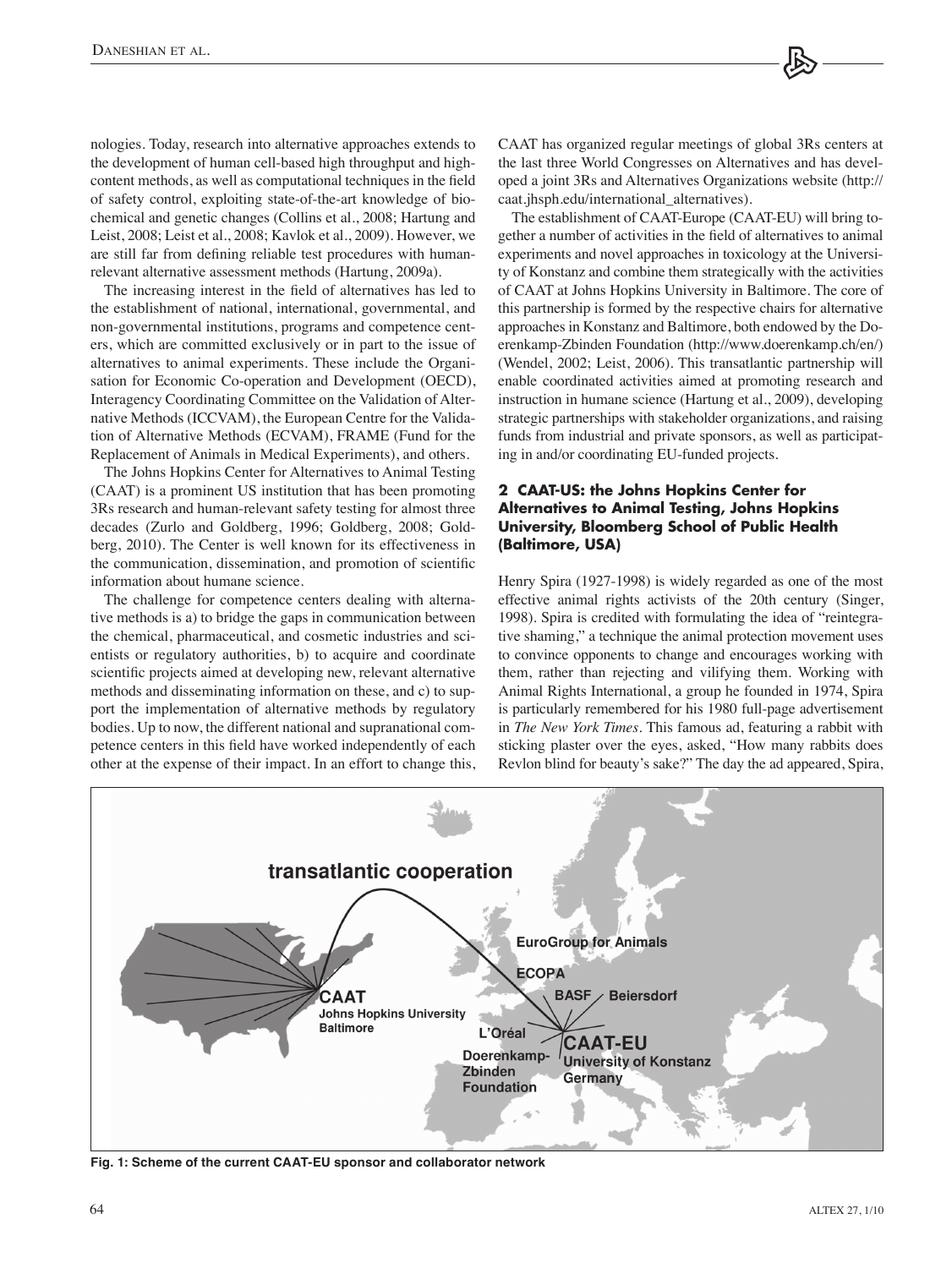dressed in a bunny costume, paraded with a few hundred protesters in front of Revlon's headquarters in New York. Within a year, Revlon had donated \$ 750,000 to a fund to investigate alternatives to animal testing at Rockefeller University. The US Cosmetic, Toiletry, & Fragrance Association (CTFA, now known as PCPC) then collected substantial donations from Avon, Bristol Meyers, Estée Lauder, Max Factor, Chanel, and Mary Kay Cosmetics. These funds led to the creation of the Center for Alternatives to Animal Testing (http://caat.jhsph.edu/) at the Johns Hopkins University in Baltimore, headed by Alan Goldberg for 27 years. A wide variety of industries, foundations, and partner organizations have joined the program over the years. CAAT is now directed by Thomas Hartung, the former (2002-2008) Head of the European Centre for the Validation of Alternative Methods (ECVAM, http://ecvam.jrc.ec.europa.eu/).

As one of the first competence centers in the field of 3Rs research, CAAT has been a most effective promoter of human-relevant methodology and the 3Rs principles since 1981. Today CAAT enjoys broad support from various industries and foundations (Tab. 1). The advisory board of CAAT consists of representatives from the scientific community, sponsoring industries, regulatory authorities, and animal welfare organizations. This stakeholder representation, unique in the US, has facilitated communication and the flow of information, which are essential for the implementation of innovative and relevant alternative test methods.

As a scientific and academic center, one of CAAT's most effective and influential roles is to stimulate and fund the development of alternative methods. Since its inauguration, CAAT has funded more than ten scientific projects per year, injecting more than \$ 6 million into research on alternatives. Here, the unique composition of the advisory board makes it possible to explore required and relevant alternative methods based on actual demands. CAAT also offers periodic workshops that are highly respected and draw attendees from around the world.

The mission of CAAT also includes communication and exchange between scientists and institutions on alternative methods. The World Congress on Alternatives & Animal Use in the Life Sciences, conceived and organized by CAAT in 1992, is the largest platform for the exchange of information and updates in the field. The World Congress regularly draws close to 1,000 scientists, regulatory authorities, animal welfare advocates, students, and other interested participants from a variety of disciplines.

From the outset, CAAT has been a major force in the dissemination of information about the 3Rs. CAAT's internet portal, Altweb (http://altweb.jhsph.edu/), is a pivotal access source for international news and information about alternative methods. Altweb attracts more than 500 visitors per day, illustrating both great public interest in the field of alternative methods and also the significant role CAAT plays in the flow of information.

As of 2009, CAAT also serves as the US editorial office of the scientific journal ALTEX. Now entirely in English and available at reduced rates for members of select alternatives organizations, ALTEX is becoming one of the leading international journals in its field. Most recent additions are regular "news corners" for specific organizations. These include ICCVAM/NICEATM (The Interagency Coordinating Committee on the Validation of Alternative Methods and the National Toxicology Program Interagency

#### **Tab. 1: Companies and foundations supporting CAAT and/or CAAT-EU**

| $\bullet$ 3M* |  |
|---------------|--|
|---------------|--|

- **•** Abbott Laboratories
- **•** Alberto-Culver Company\*
- Allergan
- Alternatives Research and Development Foundation
- **•** American Chemical Council
- **•** Avon
- **•** BASF **(CAAT-EU)**\*
- **•** Beiersdorf **(CAAT-EU)**\*
- **•** Bernice Barbour Foundation Inc.\*
- **•** Bristol-Myers Squibb
- **•** Charles River Foundation
- **•** Clorox Company
- The Coca-Cola Company\*
- **•** Dial Corporation
- Doerenkamp-Zbinden Foundation (CAAT-US and **CAAT-EU**)\*
- ExxonMobil Biomedical Science, Inc.\*
- GlaxoSmithKline
- Humane Society of the US
- Johnson & Johnson\*
- Kimberly-Clark
- L'Oréal **(CAAT-EU)**
- Lucille Ellis Simon Foundation
- Merck
- PepsiCo\*
- Pfizer\*
- Procter & Gamble Company\*
- Research Institute for Fragrance
- **•** Materials (RIFM)
- Shell Oil Company\*

\*sponsors, i.e. > 60.000 \$/€

Center for the Evaluation of Alternative Toxicological Methods), IIVS (Institute for In Vitro Sciences, Inc., Gaithersburg, http:// www.iivs.org/), and ECOPA (European Consensus Platform for Alternatives, http://www.ecopa.eu/), making ALTEX a primary information source for alternative approaches.

CAAT's efforts include close collaboration with legislators to explore the legal changes necessary to bring about the implementation of alternative innovations, e.g. the concept of Tox-21c. CAAT's impact in the field is substantial, and for nearly three decades, the Center has been a key player in many activities and meetings of the US government concerning safety testing and alternative methods.

The establishment of the Transatlantic Think Tank for Toxicology  $(t^4)$ , with partners in Utrecht (Bas Blaauboer) and Konstanz (Marcel Leist), enables conceptual work to be developed for the paradigm shift in toxicology without the pressures of regulating or being regulated. For this purpose,  $t^4$  organizes workshops and stimulates analyses and studies for reporting in ALTEX. These include state-of-the-art reviews of methodologies and cost/benefit analyses, as well as economical, ethical, and philosophical analyses. Systematic reviews translating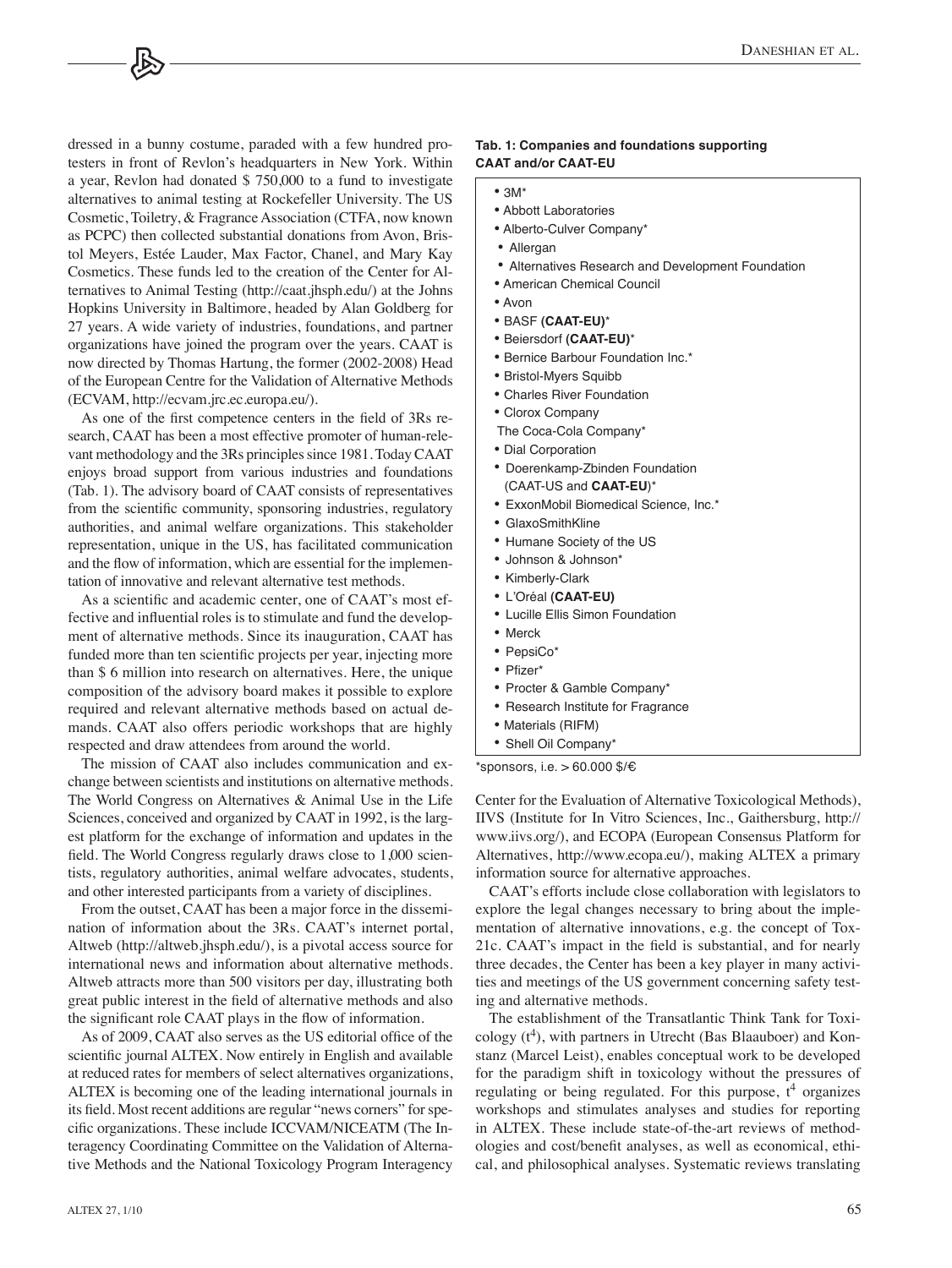methods of evidence-based medicine to toxicology are of particular interest. The Chair for Evidence-based Toxicology aims to promote this concept (Hoffmann and Hartung, 2005, 2006; Griesinger et al., 2009; Hartung, 2009b) and to foster links with the US Cochrane Center at Johns Hopkins. A sabbatical program is in preparation, which will allow colleagues to join the Chair for a couple of months to work on a dedicated project.

CAAT's long-standing commitment to developmental neurotoxicity (DNT), as evidenced by the organization of TestSmart workshops in 2005 and 2008 and a joint workshop with EC-VAM in 2005, has enabled the establishment of research laboratories addressing DNT. Organotypic cell cultures, human stem cell models, mass-spectrum based metabolomics, and genomics are used to identify pathways of toxicity. This work builds upon earlier studies conducted at ECVAM (van Vliet et al., 2007, 2008; Hogberg et al., 2009a,b) and will be continued at CAAT by Erwin van Vliet and Helena Hogberg, who joined the CAAT team as post-docs.

The CAAT team includes:

- *•* Thomas Hartung, Director of CAAT, Co-Director of CAAT-EU, Professor and Endowed Chair (Doerenkamp-Zbinden Foundation) for Evidence-based Toxicology, Bloomberg School of Public Health, Johns Hopkins University. He holds a diploma in biochemistry, a PhD from Konstanz (Biochemical Pharmacology) and an MD from Tübingen (Toxicology). From 1996-2002 he was CEO with Albrecht Wendel of the Steinbeis Technology Transfer Center for In Vitro Pharmacology and Toxicology (InPuT). In 2003, he became honorary full professor for pharmacology and toxicology at the University of Konstanz. From 2002 to 2008, he was Head of ECVAM (Joint Research Centre, JRC, Italy). He has authored more than 340 publications and participated in more than 20 EU projects. He is Vice-President of EUSAAT and board member of ECOPA.
- *•* Alan Goldberg, PhD, Founding Director of CAAT (1981- 2008) and Professor, Chairman of the Board of CAAT
- *•* Assoc. Professor Paul Locke, JD, DrPH, Deputy Director CAAT policy program
- *•* Dr. Joanne Zurlo, Deputy Director CAAT science strategy program
- *•* Ruth Brady, Carol Howard, Michael Hughes, Betsy Merrill, Liza Mohamed, Marilyn Principe, CAAT staff
- *•* CAAT faculty, a number of professors associated with CAAT and serving on the Board and various projects, including Drs. Jim Yager (JHU-SPH), Mike Trush (JHU-SPH), Joe Bressler (Kennedy-Krieger Institute, Baltimore), Pamela Lein (UC Davis), Gihan Tennakoon (Children's Hospital of Philadelphia), Bernard Robaire (McGill University, Montreal), Sid Green (Howard University, Washington DC), and Wally Hayes (Harvard).

## **3 The unique biomedical competence at the University of Konstanz**

The University of Konstanz (http://www.uni-konstanz.de) is one of the nine German excellence universities and has about 11,000 students. It has a strong tradition in *in vitro* pharmacology and toxicology, and established Europe's first chair for In Vitro Toxicology and Biomedicine. The University of Konstanz has a biomedical focus – unique in Germany – in the Department of Biology, which recently led to the installation of "Disease Biology" as a new focal area within the Biological Sciences masters program. However, this reflects only the most recent of two decades of developments in biochemical pharmacology and molecular toxicology, including the development of special lecture series, several graduate schools, and research groups financed by the German Research Council, and an innovative concept of combined animal housing and alternative method development under one roof. In this context, alternative methods have been a focus of the University for many years with:

- *•* Marcel Leist, PhD, Co-Director of CAAT-EU, Doerenkamp-Zbinden Endowed Professor and Chair for In Vitro Toxicology and Biomedicine. His work focuses on neurotoxicity, including the use of human stem cells (Leist et al. 2008c). He holds an MSc in toxicology and a PhD in biochemical pharmacology. He was assistant/associate professor of toxicology at the University of Konstanz from 1995-2000. Until 2006, he worked as Head of Department on a broad range of toxicological and pharmacological projects within an industrial setting at H. Lundbeck A/S (Copenhagen, DK). He has published more than 120 peerreviewed papers.
- *•* Alexander Bürkle, MD, Professor and Chair of Molecular Toxicology, whose focus is on genetic toxicology, poly(ADP-ribosyl)ation, neurotoxicology, and prion diseases. Among others, the group established an improved, automated version of the fluorescence-detected alkaline DNA unwinding (FADU) assay to quantify formation and repair of DNA strand breaks in living cells.
- *•* Daniel Dietrich, PhD, Chair of Environmental Toxicology at the University of Konstanz, with adjunct professorships at the Institute of Technology (ETH) in Zurich, Switzerland, and the University of Pittsburgh, School of Public Health, Pittsburgh, USA. Dr. Dietrich has been on several task forces at ECVAM, is an expert for the US Environmental Protection Agency (EPA), presently co-chair of the Validation Management Group "Non-Animal Testing" of the OECD, and a major partner in several FP7 EU-funded projects aimed at better use and predictivity of high-throughput techniques (CHEMSCREEN) as well as improved safety sciences education in the pharmaceutical industry (IMI-JU SafeSciMET).
- *•* Thomas Hartung, MD, PhD, honorary full professor of pharmacology and toxicology, in parallel with his position as Director of CAAT at JHU.
- *•* Albrecht Wendel, PhD, Professor and Chair emeritus of Biochemical Pharmacology, Presently CEO of the Interfaculty Center for Pharmacogenomics and Pharma Research (ICEPHA) at the University of Tübingen, Germany, and formerly CEO of the Steinbeis Technology Transfer Center for In vitro Pharmacology and Toxicology (STZ InPuT) 1996-2008. The center has carried out more than 100 contracts with companies and the public sector in eight countries.
- *•* Franz Gruber, DVM, PhD, acting as hon. assoc. professor, President of the Doerenkamp-Zbinden Foundation, Switzerland;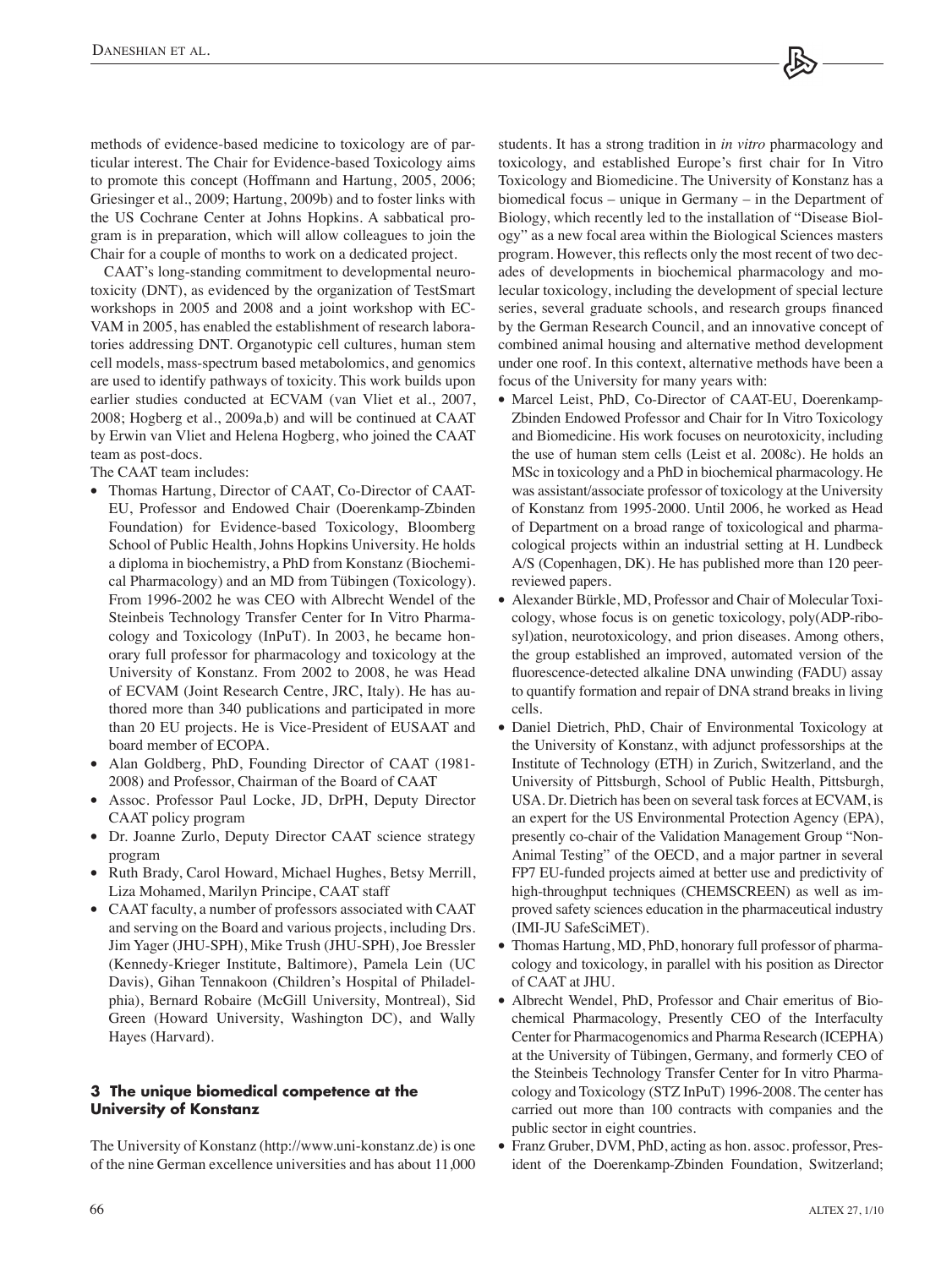Editor-in-chief of ALTEX, the 25-year-old journal on alternatives to animal experimentation, edited by the Swiss Society ALTEX Edition and published by Springer. ALTEX is also the official journal of EUSAAT and CAAT.

*•* Sonja von Aulock, PhD, filling the position of an assoc. professor; in vitro pharmacology, toxicology and immunology, including work on the alternative pyrogen test; subeditor of ALTEX.

At the University of Konstanz an alternative pyrogen test was developed (Hartung and Wendel, 1995; Daneshian et al., 2009) and validated (Hoffmann et al., 2005; Schindler et al., 2006, 2009), which was accepted by the European Pharmacopoeia and the US Food and Drug Administration (FDA) in 2009. The test will be marketed by Biotest microbiology unit (hycon@biotest. de). The development of this *in vitro* kit, containing all necessary components, under the name of Pyro-Detect System is in its final stage. First test kits for customer trial are available.

#### **4 Necessity of transatlantic collaboration**

For North American and European countries the last decades were characterized by a rapid development of industry, associated economic benefits, and individual comfort. This comfort is largely based on products from the chemical, cosmetic, and pharmaceutical industries, but toxicological data for approximately 86% of the synthetic chemicals in use today are fragmentary or lacking (Hartung, 2009c). It seems obvious that this large quantity of information, so vital to consumer protection, can be gathered most effectively in a joint effort between governments and the scientific community on both sides of the Atlantic.

Although the US and Europe have attained comparable levels of development and, therefore, have the same needs, their emphases on regulation and scientific attention differ in various areas (Hartung and Bottini, 2009). This is especially so for the role of alternative approaches. Where the Europeans started with REACH and the  $7<sup>th</sup>$  Amendment to the Cosmetics Directive, i.e., the characterization of synthetic chemicals and the legal restriction of animal tests, the US National Academy of Sciences, with "Toxicity Testing and Assessment in the 21st Century" (Tox-21c), stress the implementation of high-throughput, human-relevant alternative methods in regulatory safety control. These are not developments heading immediately in opposite directions, but their different approaches mean that US companies will have difficulties targeting the European market, and Europeans may be left behind, lacking the potential impact of the Tox-21c in their regulatory toxicology.

As multinational companies are global players and their smaller national providers indirectly depend on the same markets, their struggle through the rampant jungles of national and supranational regulatory affairs are economically counterproductive. Science is borderless; academics contribute to regionally differing safety approaches pending current local political decisions, so any lack of collaboration is also scientifically counterproductive. Most notably, industries as well governments benefit economically and scientifically from harmonization of transatlantic regulations. The not-always-harmonized current state throws a wrench into the economies on both side of the Atlantic. Taken

together, both sides are on a par with regard to their needs and are at a similar stage of industrial and scientific development. Moreover, both the EU and the US have taken on pioneering roles in protecting consumer safety. Unfortunately, the different directions and speeds of development on each side of the Atlantic may constrain both sides, whereas harmonization could lead to synergy. We have seen the tremendous impact of harmonization on OECD and ICH levels on avoiding duplicate animal testing (Bottini et al., 2007). This success may have overshot its goal, however, leading to a high inertia with respect to further changes and making it difficult to further optimize the guidelines, e.g. in adaptation to technical progress.

## **5 CAAT-EU: Center for Alternatives to Animal Testing – Europe at the University of Konstanz, Germany, the first international academic competence center for alternative approaches**

The unique and promising concepts upon which CAAT is founded have served the field of alternative methods and safety control well in the US for nearly three decades. Its concepts and structure will be adapted for the establishment of its European counterpart. CAAT and CAAT-EU are committed to the critical evaluation of *in vivo* (Hartung, 2008), *in vitro* (Hartung, 2007), and *in silico* (Hartung and Hoffmann, 2009) approaches, especially those that follow principles of evidence-based toxicology (Hoffmann and Hartung, 2006) and the Tox-21c movement (Hartung, 2009a,c). CAAT's efforts – on both sides of the Atlantic – address cosmetics (Hartung, 2008), chemicals (Hartung, 2010), food (Hartung and Koëter, 2008), and pharmaceuticals.

The creation of CAAT-EU was announced at the  $7<sup>th</sup>$  World Congress on Alternatives and Animal Use in the Life Sciences, held in Rome, Italy (August 30 - September 3, 2009). The Memorandum of Understanding between the Johns Hopkins Bloomberg School of Public Health and the University of Konstanz was signed in December 2009, and the first sponsors came onboard immediately: BASF, Beiersdorf, L'Oréal, and the Doerenkamp-Zbinden Foundation.

CAAT-EU at the University of Konstanz will be established in rooms currently used by Professors Leist, Hartung and Bürkle. Dr. Mardas Daneshian will direct its daily activities, with the aid of administrative staff.

The goals and visions of this transatlantic competence center include:

*•* Establishing a European advisory board consisting of experts from basic science, regulatory agencies, industry, and animal welfare. This synergy will lead to innovative and relevant alternative testing methods and research tools, lending support to the search for realistic decisions on ongoing projects (for example, REACH). The CAAT-EU faculty and board will include sponsor representatives, as well as prominent European academics (including Prof. Dr. Michael Schwarz, Tübingen, Germany; Prof. Dr. Bas Blaauboer, Doerenkamp-Zbinden Professor for Alternative Methods, Utrecht, The Netherlands; Prof. Dr. Walter Pfaller, Medical University of Innsbruck, Austria; and Dr. Joanna Jaworska, P&G, Brussels, Belgium).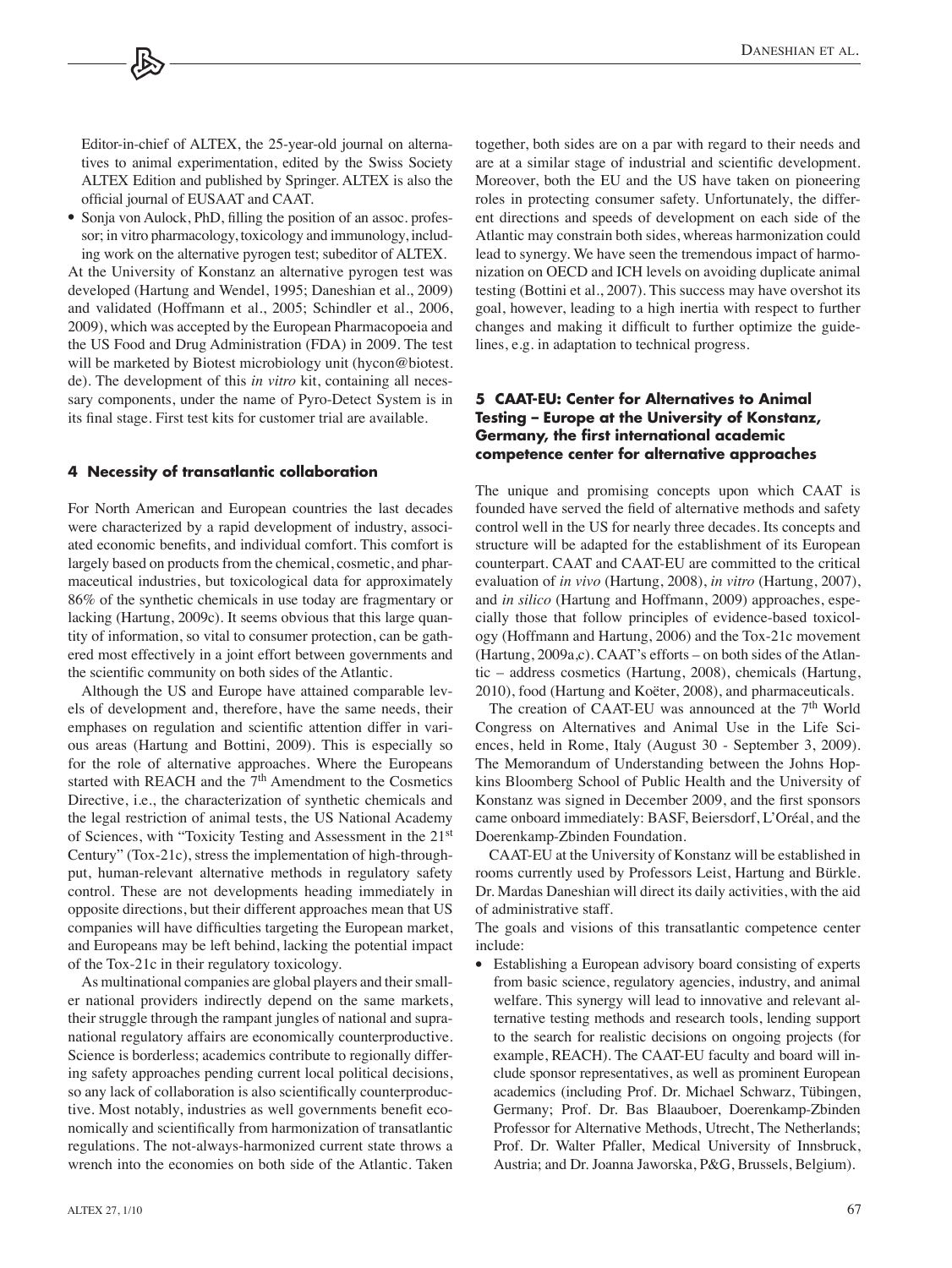- *•* Establishing a broad industrial sponsor base and developing strategic projects with sponsoring industrial partners to promote humane science and new toxicology in projects, especially with CAAT faculty members.
- *•* Setting up and partnering in transatlantic consortia. First examples addressed nanotoxicology and several applications in the call for proposals put forward by the EU and cosmetic industry, making available  $\epsilon$  50 million for systemic toxicity alternatives. The focus will be on human-relevant alternative methods making safety control and research more ethically acceptable.
- Setting the course for transatlantic convergence in regulatory toxicology and 3Rs research. CAAT-EU promises a real transatlantic dialogue as a credible academic platform.
- Developing joint education programs between Johns Hopkins University and the University of Konstanz that involve additional academic institutions (Hartung et al., 2009), for example the e-courses and certificate programs on humane science developed by CAAT, student exchange, and collaboration in the International Graduate School (International Research Training Group – IRTG 1331 – "Cell-based Characterization of De- and Regeneration", Konstanz, Germany and Zürich, Switzerland), which is currently applying to the German Research Council (DFG) for an extension.
- *•* Providing a strong academic voice as expert counsel for questions concerning current and developing non-animal safety methods and research tools, as well as supporting further developments in these fields in different countries.
- Participating in programs, projects, congresses, and workshops worldwide that deal with the issues of safety control and in vitro test methods. The center will participate in the Transatlantic Think Tank for Toxicology (t4), devoted to conceptual work for the paradigm shift in toxicology. The center will offer a series of information days in Europe on relevant developments from the US, similar to the programs held on developments in Europe by CAAT in the US. The first information day, planned for June/July 2010, will provide an overview of US activities toward "Toxicology for the 21st century". A workshop on education in alternative approaches is planned for October 2010.
- Supporting ALTEX as the official journal of CAAT and CAAT-EU, and disseminating information on achievements in the field of alternative testing via Altweb (http://altweb. jhsph.edu).
- *•* Making industrial partners aware of the evident synergistic benefit of transatlantic CAAT boards: direct interaction and collaboration with regulatory authorities, access to sound, substantive scientific knowledge, and firsthand updates on scientific and regulatory developments.
- *•* Steering the conceptual draft for a global human toxicology project (Hartung, 2010a; Seidle and Stephens, 2009).
- CAAT-EU has initiated the first strategic collaborations with ECOPA (http://www.ecopa.eu/) and EuroGroup for Animals (http://www.eurogroupforanimals.org/), which are represented on the CAAT-EU board. ECOPA is a quadripartite NGOorganization that promotes the 3Rs in Europe. It brings together national consensus platforms on alternative methods, with

"consensus" meaning that the major stakeholders, i.e. animal welfare, industry, academia, and governmental institutions, are equally represented. ECOPA is active in science, education, and ethical issues with respect to 3Rs alternatives with 16 national platforms. EuroGroup for Animals – the leading animal welfare organization of the EU – has represented its more than forty member organizations for more than 25 years. The group provides advice and expertise on animal welfare to the European institutions – the Council of Ministers, the European Parliament, and the European Commission.

# **6 Additional remarks**

Due to the hesitant awakening and high inertia of regulatory toxicology, academics still have to struggle with rigidities in this field, and huge numbers of animals are used in tests that may not be relevant for increasing safety of humans. Here the paradigm shift in toxicology leads to a change in the underlying theoretical concept of safety sciences. The term "humanrelevant method" is often misunderstood as just a technical improvement of methods. This human-centric idea tends to ignore the value of the animal. Indeed, the community probably runs the risk of forgetting that education toward the involvement of non-animal methods is pivotal for installation of ethical values into the scientific community.

At this point we wish to stress that CAAT-EU advocates and welcomes the paradigm shift in toxicology but also defines the "ethical idea of 3Rs" and "human-relevant methods" as two sides of the same coin.

## **References**

- Bottini, A. A. and Hartung, T. (2009). Food for thought … on economics of animal testing. *ALTEX 26*, 3-16.
- Bottini, A. A., Amcoff, P. and Hartung, T. (2007). Food for thought … on globalization of alternative methods. *ALTEX 24*, 255- 261.
- Collins, F. S., Gray, G. M. and Bucher, J. R. (2008). Toxicology – Transforming environmental health protection. *Science 319*, 906-907.
- Daneshian, M., von Aulock, S. and Hartung, T. (2009). Assessment of pyrogenic contaminations with the validated human whole blood assay. *Nature Protocols 12*, 1709-1721.
- Goldberg, A. M. (2009). The role of an academic center. *ATLA*, in press.
- Goldberg, A. M. (2008). The science of alternatives: 25 years and tomorrow. *AATEX 14, Spec. Issue*, 29-36.
- Griesinger, C., Hoffmann, S., Kinsner-Ovaskainen, A., Coecke, S. and Hartung, T. (2009). Proceedings of the First International Forum Towards Evidence-Based Toxicology. Conference Centre Spazio Villa Erba, Como, Italy. 15-18 October 2007. *Human Exp. Toxicol., Spec. Issue: Evidence-Based Toxicology (EBT) 28*, 81-163.
- Hartung, T. (2010a). Lessons learned from alternative methods and their validation for a new toxicology in the 21st century. *J. Toxicol. Environ. Health*, in press.